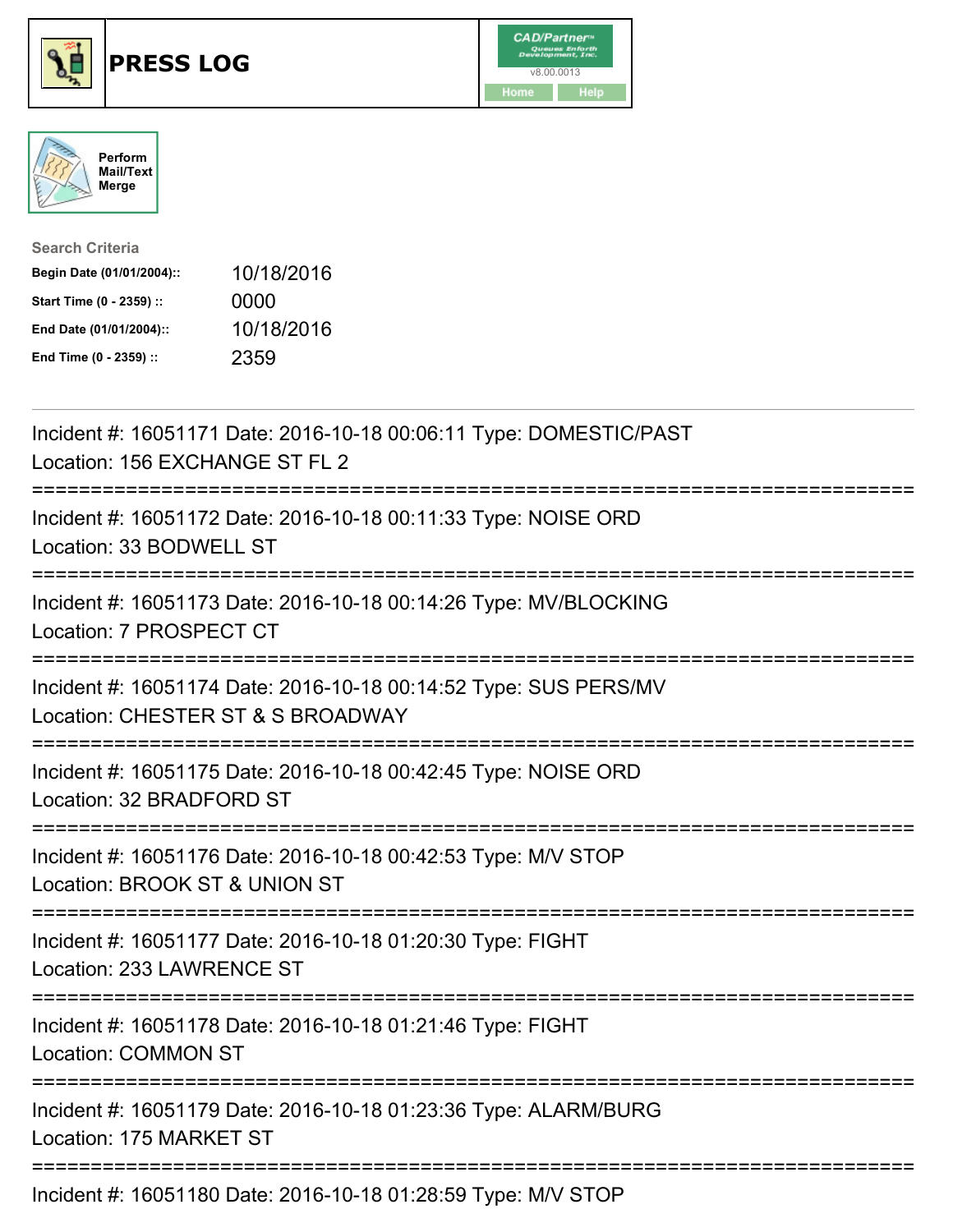| Location: HAMPSHIRE ST & LOWELL ST                                                                                                                 |
|----------------------------------------------------------------------------------------------------------------------------------------------------|
| Incident #: 16051181 Date: 2016-10-18 01:29:06 Type: M/V STOP<br>Location: NEWBURY ST & SUMMER ST                                                  |
| Incident #: 16051182 Date: 2016-10-18 01:53:01 Type: M/V STOP<br>Location: 333 WINTHROP AV                                                         |
| Incident #: 16051183 Date: 2016-10-18 01:53:46 Type: M/V STOP<br>Location: PARK ST & SPRUCE ST                                                     |
| Incident #: 16051184 Date: 2016-10-18 01:54:48 Type: BUILDING CHK<br>Location: 194 S BROADWAY                                                      |
| Incident #: 16051185 Date: 2016-10-18 02:09:28 Type: BUILDING CHK<br>Location: EL PILON / 262 HAMPSHIRE ST<br>==================================== |
| Incident #: 16051186 Date: 2016-10-18 02:44:24 Type: M/V STOP<br>Location: COMMON ST & HAMPSHIRE ST                                                |
| Incident #: 16051187 Date: 2016-10-18 03:27:06 Type: M/V STOP<br>Location: 599 CANAL ST                                                            |
| Incident #: 16051188 Date: 2016-10-18 05:56:40 Type: TOW/REPOSSED<br>Location: 55 OSGOOD ST                                                        |
| Incident #: 16051189 Date: 2016-10-18 05:57:17 Type: A&B D/W/ PROG<br>Location: AMESBURY ST & COMMON ST                                            |
| Incident #: 16051190 Date: 2016-10-18 06:42:21 Type: M/V STOP<br>Location: FRANKLIN ST & LOWELL ST                                                 |
| ==========================<br>Incident #: 16051191 Date: 2016-10-18 07:04:46 Type: ALARM/BURG<br>Location: 73 WINTHROP AV                          |
| Incident #: 16051192 Date: 2016-10-18 07:06:29 Type: PARK & WALK<br>Location: 0 BROADWAY                                                           |
| Incident #: 16051193 Date: 2016-10-18 07:10:20 Type: M/V STOP<br>Location: HAMPSHIRE ST & METHUEN ST                                               |
| Incident #: 16051194 Date: 2016-10-18 07:12:53 Type: STOL/MV/PAS                                                                                   |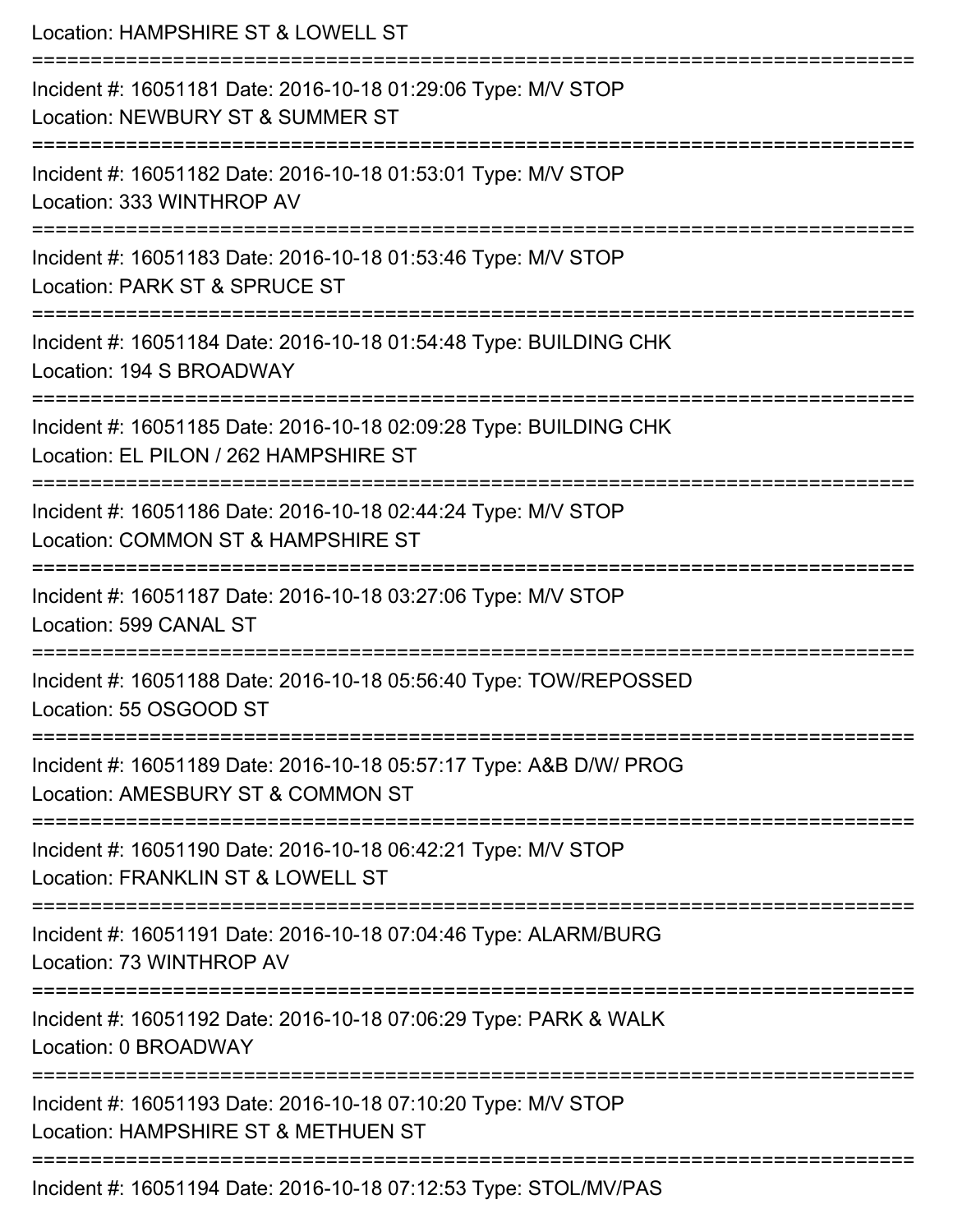| Incident #: 16051195 Date: 2016-10-18 07:16:03 Type: CLOSE STREET<br>Location: S UNION ST & WINTHROP AV |
|---------------------------------------------------------------------------------------------------------|
| Incident #: 16051196 Date: 2016-10-18 07:27:08 Type: M/V STOP<br>Location: 25 MARSTON ST                |
| Incident #: 16051197 Date: 2016-10-18 07:29:28 Type: CLOSE STREET<br>Location: ANDOVER ST & FOSTER ST   |
| Incident #: 16051198 Date: 2016-10-18 07:31:12 Type: M/V STOP<br>Location: BROADWAY & GREEN ST          |
| Incident #: 16051199 Date: 2016-10-18 07:36:21 Type: LIC PLATE STO<br>Location: 176 WALNUT ST           |
| Incident #: 16051200 Date: 2016-10-18 07:39:29 Type: M/V STOP<br>Location: 500 MERRIMACK ST             |
| Incident #: 16051201 Date: 2016-10-18 07:40:41 Type: MV/BLOCKING<br><b>Location: FRONT ST</b>           |
| Incident #: 16051202 Date: 2016-10-18 08:04:53 Type: M/V STOP<br>Location: 135 HOWARD ST                |
| Incident #: 16051203 Date: 2016-10-18 08:09:07 Type: SUS PERS/MV<br>Location: 65 MANCHESTER ST          |
| Incident #: 16051204 Date: 2016-10-18 08:13:39 Type: LARCENY/PAST<br>Location: BOWDOIN ST & S BROADWAY  |
| Incident #: 16051205 Date: 2016-10-18 08:17:06 Type: MEDIC SUPPORT<br>Location: 105 BROADWAY            |
| Incident #: 16051206 Date: 2016-10-18 08:20:56 Type: MEDIC SUPPORT<br>Location: BROADWAY & LOWELL ST    |
| Incident #: 16051207 Date: 2016-10-18 08:22:04 Type: B&E/PAST<br>Location: 39 WINTER ST                 |
| Incident #: 16051209 Date: 2016-10-18 08:28:53 Type: B&E/MV/PAST                                        |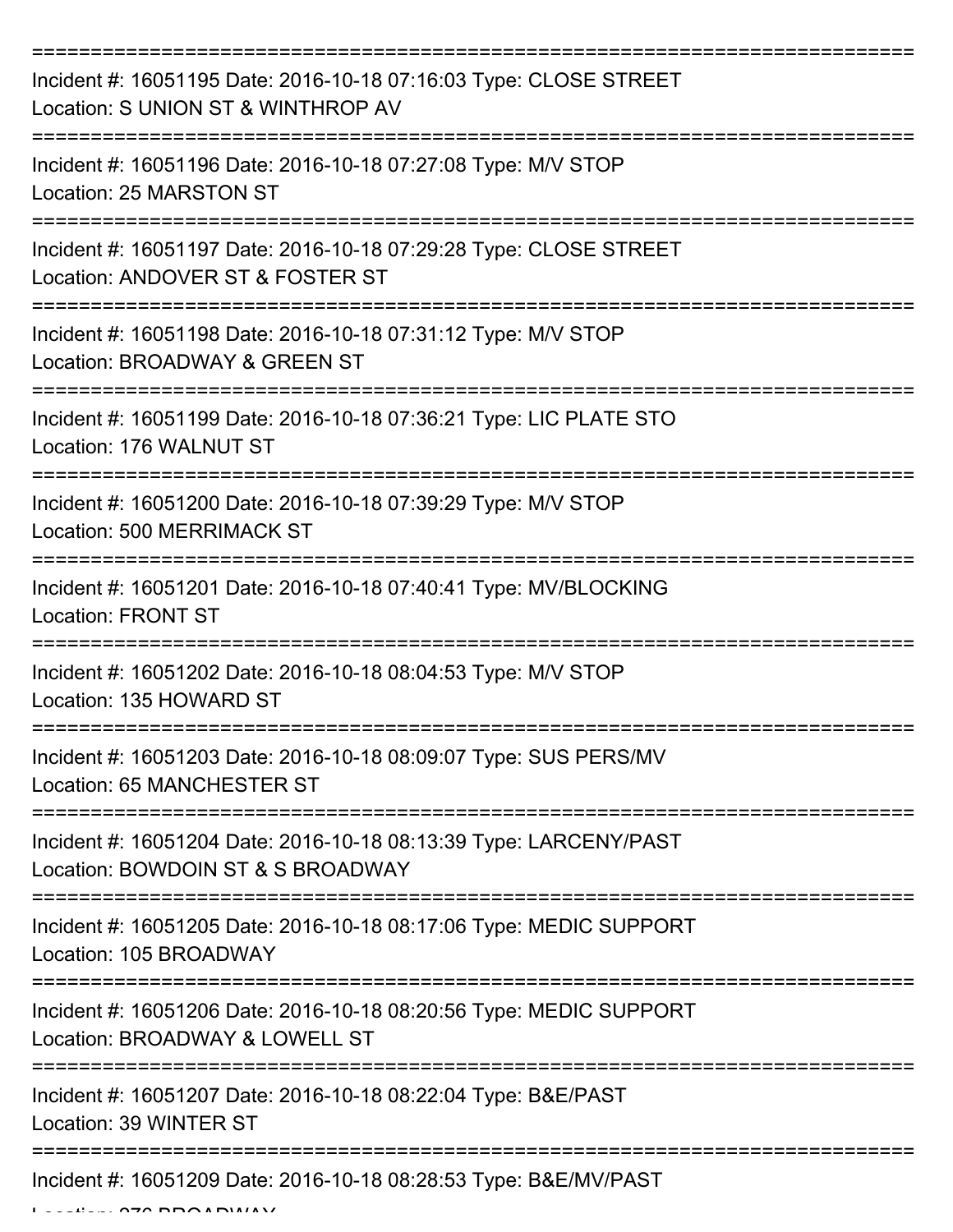| Incident #: 16051208 Date: 2016-10-18 08:29:38 Type: TRESPASSING<br>Location: 48 CEDAR ST                              |
|------------------------------------------------------------------------------------------------------------------------|
| Incident #: 16051210 Date: 2016-10-18 08:35:14 Type: CLOSE STREET<br>Location: HAMILTON ST & SUMNER AV                 |
| Incident #: 16051211 Date: 2016-10-18 08:37:59 Type: CLOSE STREET<br>Location: MASON ST & WATER ST                     |
| Incident #: 16051212 Date: 2016-10-18 08:43:54 Type: ANIMAL COMPL<br>Location: LAWRENCE HIGH SCHOOL / 233 HAVERHILL ST |
| Incident #: 16051213 Date: 2016-10-18 08:57:04 Type: COURT DOC SERVE<br>Location: 140 WATER ST                         |
| Incident #: 16051214 Date: 2016-10-18 08:58:59 Type: MAL DAMAGE<br>Location: 550 BROADWAY                              |
| Incident #: 16051215 Date: 2016-10-18 09:11:59 Type: ALARM/BURG<br>Location: LAS PALMAS RESTURANT / 445 ESSEX ST       |
| Incident #: 16051216 Date: 2016-10-18 09:13:16 Type: COURT DOC SERVE<br>Location: 83 WEST ST                           |
| Incident #: 16051217 Date: 2016-10-18 09:18:44 Type: TOW OF M/V<br>Location: TRESPASS / 133 S BROADWAY                 |
| Incident #: 16051218 Date: 2016-10-18 09:53:00 Type: M/V STOP<br>Location: 233 BROADWAY                                |
| Incident #: 16051219 Date: 2016-10-18 09:56:06 Type: M/V STOP<br>Location: APPLETON & ESSEX                            |
| Incident #: 16051220 Date: 2016-10-18 09:58:56 Type: M/V STOP<br>Location: LAWRENCE ST & MARION AV                     |
| Incident #: 16051221 Date: 2016-10-18 10:02:11 Type: M/V STOP<br>Location: 13 EUTAW ST                                 |
| Incident #: 16051222 Date: 2016-10-18 10:17:25 Type: INVESTIGATION                                                     |

Location: 38 DI EACANIT CT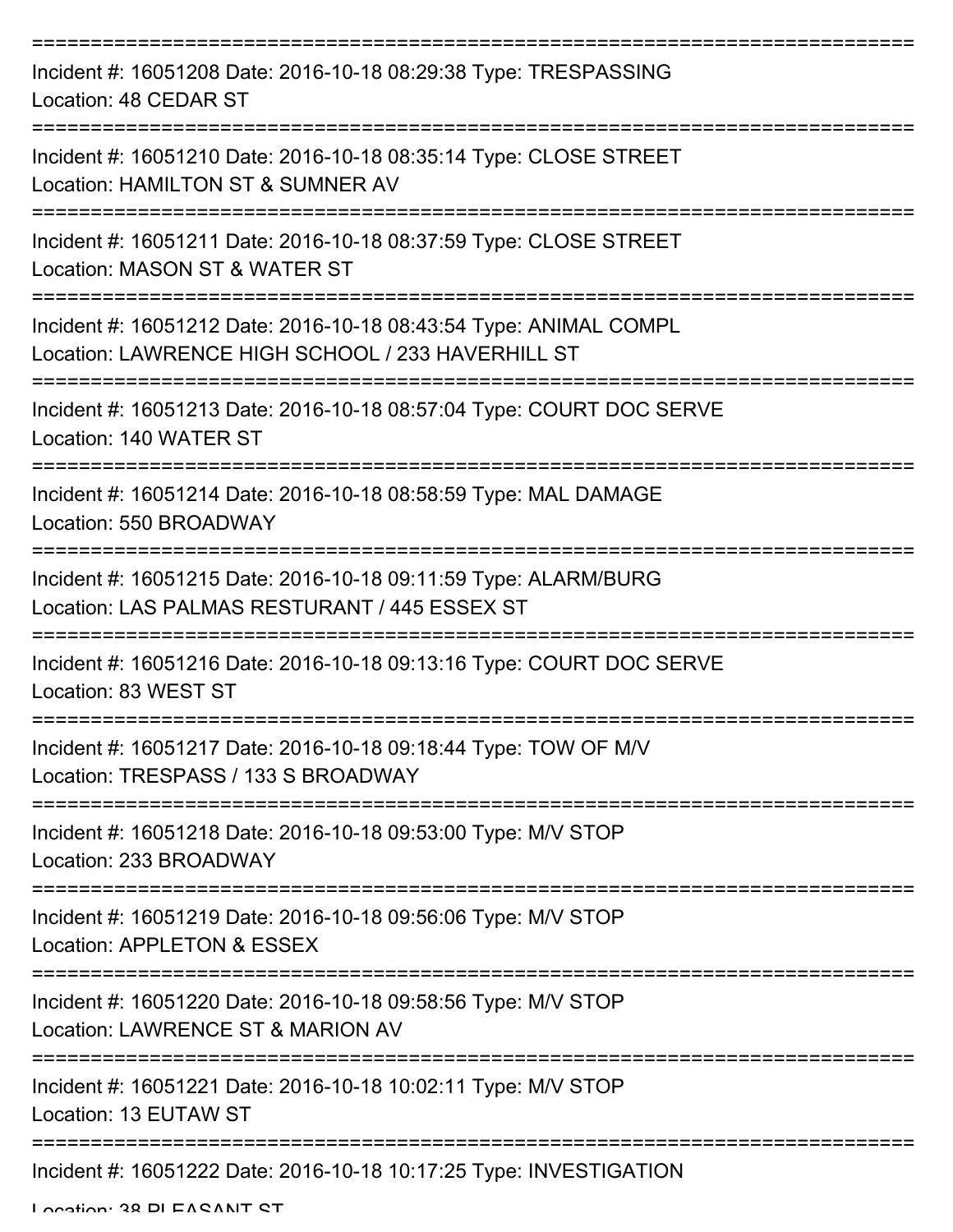| Incident #: 16051223 Date: 2016-10-18 10:23:31 Type: PARK & WALK<br>Location: BRADFORD ST & BROADWAY                |
|---------------------------------------------------------------------------------------------------------------------|
| Incident #: 16051224 Date: 2016-10-18 10:28:52 Type: SPECIAL CHECK<br><b>Location: WEST ST</b>                      |
| Incident #: 16051225 Date: 2016-10-18 10:35:34 Type: INVESTIGATION<br>Location: 186 E HAVERHILL ST                  |
| Incident #: 16051226 Date: 2016-10-18 10:39:46 Type: INVEST CONT<br>Location: 27 SPRINGFIELD ST #3RD                |
| Incident #: 16051227 Date: 2016-10-18 10:55:02 Type: M/V STOP<br>Location: 499 ESSEX ST                             |
| Incident #: 16051228 Date: 2016-10-18 10:55:36 Type: M/V STOP<br>Location: 459 BROADWAY                             |
| Incident #: 16051229 Date: 2016-10-18 11:06:27 Type: SUS PERS/MV<br>Location: COMMON ST & HAMPSHIRE ST              |
| Incident #: 16051230 Date: 2016-10-18 11:07:37 Type: GENERAL SERV<br>Location: LAWRENCE HISTORY CENTER / 6 ESSEX ST |
| Incident #: 16051231 Date: 2016-10-18 11:11:04 Type: M/V STOP<br>Location: 114 LIQUORS / 80 WINTHROP AV             |
| Incident #: 16051232 Date: 2016-10-18 11:13:35 Type: SHOPLIFTING<br>Location: MARSHALL / 73 WINTHROP AV             |
| Incident #: 16051233 Date: 2016-10-18 11:18:23 Type: PARK & WALK<br>Location: BRADFORD ST & BROADWAY                |
| Incident #: 16051234 Date: 2016-10-18 11:20:26 Type: M/V STOP<br>Location: BROADWAY & LOWELL ST                     |
| Incident #: 16051235 Date: 2016-10-18 11:25:45 Type: M/V STOP<br>Location: 157 WEST ST                              |
| Incident #: 16051236 Date: 2016-10-18 11:28:52 Type: M/V STOP<br>Location: HAMPSHIRE ST & METHUEN ST                |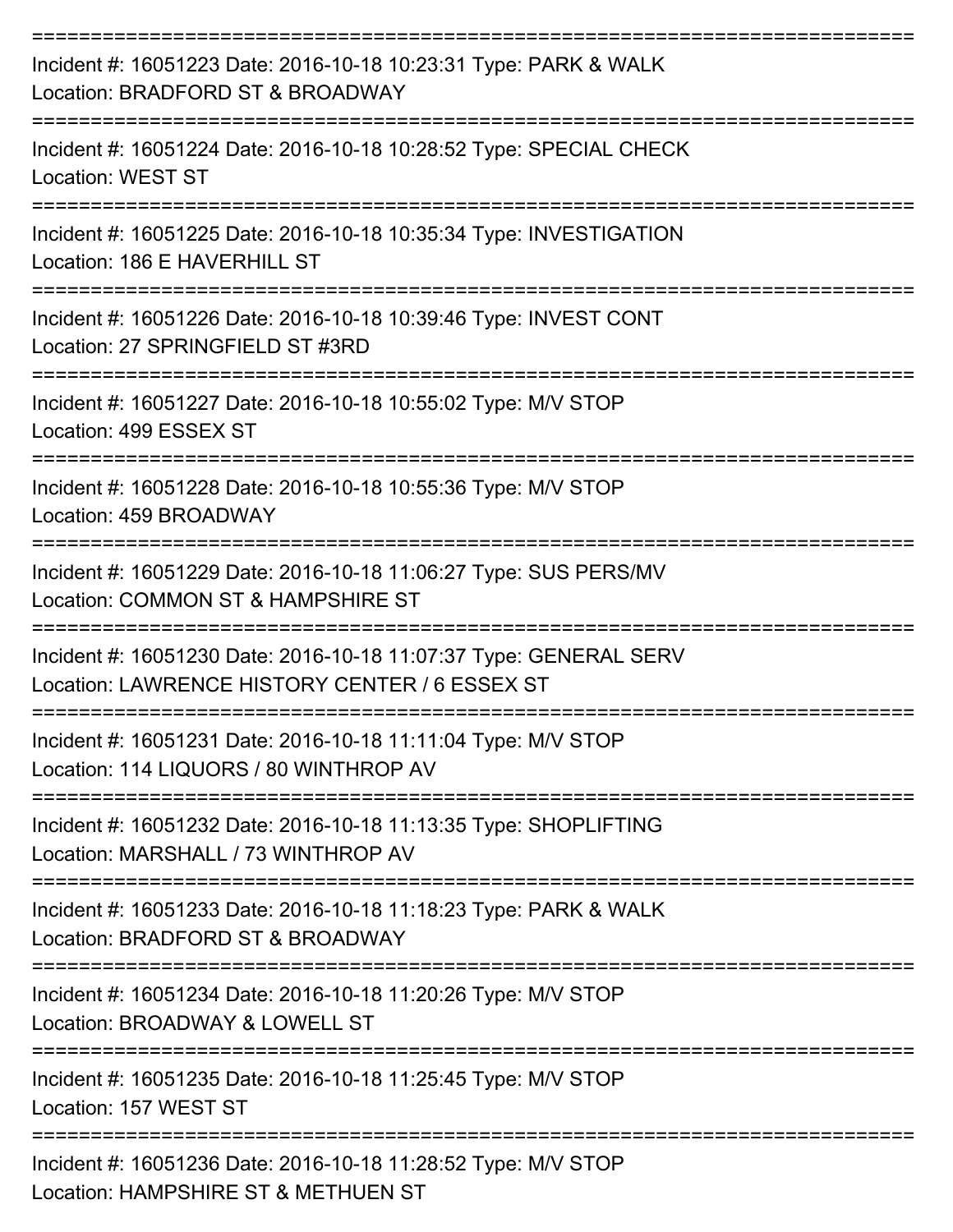| Incident #: 16051237 Date: 2016-10-18 11:32:58 Type: M/V STOP<br>Location: FRANKLIN ST & LOWELL ST                       |
|--------------------------------------------------------------------------------------------------------------------------|
| :======================<br>Incident #: 16051240 Date: 2016-10-18 11:35:24 Type: STOL/MV/PAS<br>Location: 39 WINTER ST    |
| Incident #: 16051238 Date: 2016-10-18 11:35:38 Type: M/V STOP<br>Location: BROADWAY & CONCORD ST<br>==================== |
| Incident #: 16051239 Date: 2016-10-18 11:36:24 Type: AUTO ACC/NO PI<br>Location: 439 S UNION ST                          |
| Incident #: 16051241 Date: 2016-10-18 11:42:33 Type: SUS PERS/MV<br>Location: 123 LAWRENCE ST                            |
| Incident #: 16051242 Date: 2016-10-18 11:43:40 Type: SPECIAL CHECK<br><b>Location: WEST STREET</b>                       |
| Incident #: 16051243 Date: 2016-10-18 11:46:57 Type: M/V STOP<br>Location: ANDOVER ST & OSGOOD ST                        |
| Incident #: 16051244 Date: 2016-10-18 11:59:15 Type: SUS PERS/MV<br>Location: BARKER ST & RESERVOIR ST                   |
| Incident #: 16051245 Date: 2016-10-18 12:12:25 Type: INVEST CONT<br>Location: 60 ISLAND ST                               |
| Incident #: 16051246 Date: 2016-10-18 12:15:45 Type: PARK & WALK<br>Location: BRADFORD ST & BROADWAY                     |
| Incident #: 16051247 Date: 2016-10-18 12:19:38 Type: WARRANT SERVE<br>Location: BROADWAY & CEDAR ST                      |
| Incident #: 16051248 Date: 2016-10-18 12:26:51 Type: M/V STOP<br>Location: MERRIMACK ST & PARKER ST                      |
| Incident #: 16051249 Date: 2016-10-18 12:32:17 Type: A&B PROG<br>Location: CHESTNUT ST & LAWRENCE ST                     |
| Incident #: 16051250 Date: 2016-10-18 12:42:23 Type: AUTO ACC/NO PI<br>Location: MARKET / 700 ESSEX ST                   |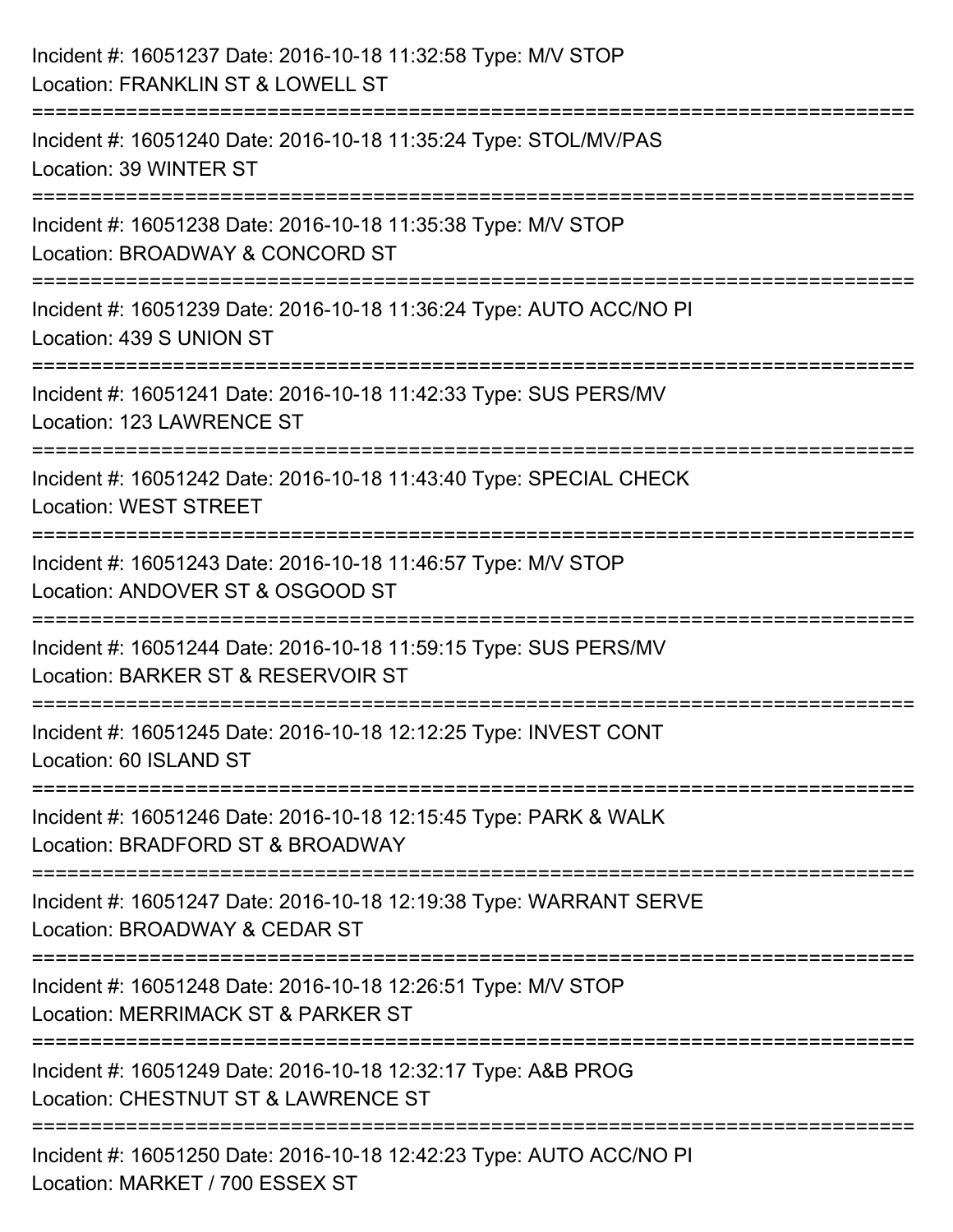| Incident #: 16051251 Date: 2016-10-18 12:43:02 Type: AUTO ACC/NO PI<br>Location: 40 WINTHROP AV<br>:================================== |
|----------------------------------------------------------------------------------------------------------------------------------------|
| Incident #: 16051252 Date: 2016-10-18 12:46:33 Type: INVEST CONT<br>Location: 72 WOODLAND ST                                           |
| Incident #: 16051253 Date: 2016-10-18 12:54:32 Type: DOMESTIC/PROG<br>Location: 671 ESSEX ST #APT 4-20<br>:===================         |
| Incident #: 16051255 Date: 2016-10-18 13:03:48 Type: KEEP PEACE<br>Location: 190 BRUCE ST                                              |
| Incident #: 16051254 Date: 2016-10-18 13:05:03 Type: SUS PERS/MV<br>Location: COLONIAL RD                                              |
| Incident #: 16051256 Date: 2016-10-18 13:14:06 Type: MEDIC SUPPORT<br>Location: MAY ST & RAILROAD ST                                   |
| Incident #: 16051257 Date: 2016-10-18 13:27:52 Type: TRANSPORT<br>Location: 439 RIVERSIDE DR                                           |
| Incident #: 16051258 Date: 2016-10-18 13:28:57 Type: ASSSIT OTHER PD<br>Location: ESSEX ST & OXFORD ST                                 |
| Incident #: 16051259 Date: 2016-10-18 13:49:36 Type: M/V STOP<br><b>Location: MANCHESTER ST</b>                                        |
| Incident #: 16051260 Date: 2016-10-18 13:54:39 Type: INVESTIGATION<br>Location: 621 COMMON ST                                          |
| Incident #: 16051261 Date: 2016-10-18 13:54:40 Type: INVESTIGATION<br>Location: 30 INTERNATIONAL WY                                    |
| Incident #: 16051262 Date: 2016-10-18 13:59:15 Type: INVESTIGATION<br>Location: 78 AVON ST                                             |
| Incident #: 16051263 Date: 2016-10-18 14:06:21 Type: INVESTIGATION<br>Location: 70 N PARISH RD                                         |
| Incident #: 16051264 Date: 2016-10-18 14:24:27 Type: MEDIC SUPPORT<br>Location: 427 LOWELL ST                                          |

===========================================================================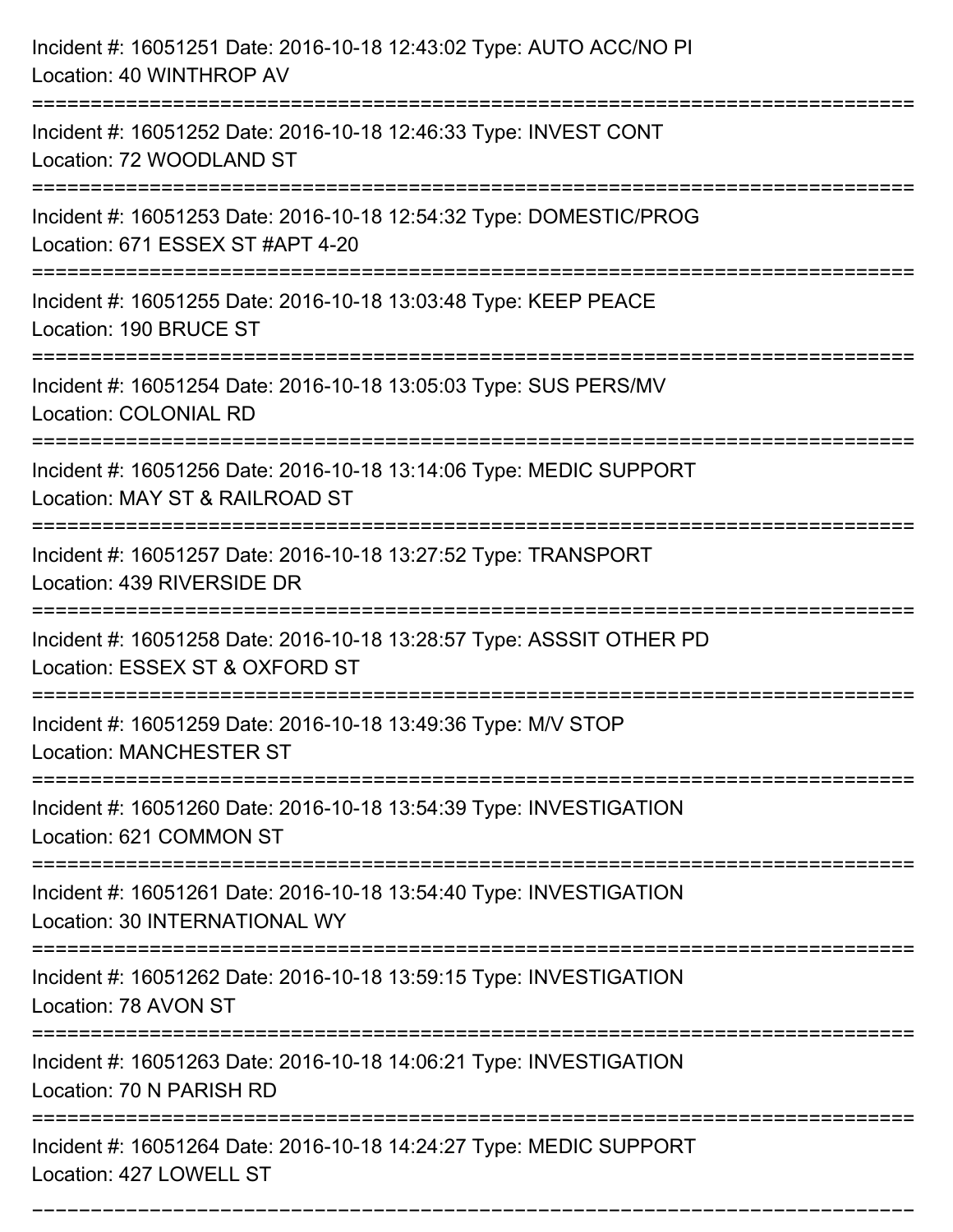| Incident #: 16051265 Date: 2016-10-18 14:27:48 Type: INVEST CONT<br>Location: 67 WOODLAND ST                                                              |
|-----------------------------------------------------------------------------------------------------------------------------------------------------------|
| Incident #: 16051266 Date: 2016-10-18 14:31:25 Type: ASSIST FIRE<br>Location: MARKET ST & S UNION ST                                                      |
| Incident #: 16051267 Date: 2016-10-18 14:32:46 Type: MEDIC SUPPORT<br>Location: RIVERVIEW PL                                                              |
| Incident #: 16051268 Date: 2016-10-18 14:33:41 Type: GENERAL SERV<br>Location: FAMILY DOLLAR / 63 WINTHROP AV                                             |
| Incident #: 16051269 Date: 2016-10-18 14:34:29 Type: WARRANT SERVE<br>Location: LAWRENCE GENERAL HOSPITAL / 1 GENERAL ST<br>============================= |
| Incident #: 16051270 Date: 2016-10-18 14:38:58 Type: MEDIC SUPPORT<br>Location: 198 ESSEX ST #APT410                                                      |
| Incident #: 16051271 Date: 2016-10-18 14:41:07 Type: TEST QED<br>Location: 90 LOWELL ST                                                                   |
| Incident #: 16051272 Date: 2016-10-18 14:46:45 Type: E911 HANGUP<br>Location: 8 FULTON ST                                                                 |
| Incident #: 16051273 Date: 2016-10-18 14:53:26 Type: M/V STOP<br>Location: 50 ESSEX ST                                                                    |
| Incident #: 16051274 Date: 2016-10-18 15:03:07 Type: M/V STOP<br>Location: 700 ESSEX ST                                                                   |
| ----------------------------<br>Incident #: 16051275 Date: 2016-10-18 15:05:42 Type: MAN DOWN<br>Location: COR UNUM MEAL CENTER / 191 SALEM ST            |
| Incident #: 16051276 Date: 2016-10-18 15:08:48 Type: M/V STOP<br>Location: 205 BROADWAY                                                                   |
| Incident #: 16051277 Date: 2016-10-18 15:12:16 Type: INVEST CONT<br>Location: 80 AVON ST                                                                  |
| Incident #: 16051278 Date: 2016-10-18 15:22:45 Type: 209A/VIOLATION<br>Location: 62 HAMPSHIRE ST #2A                                                      |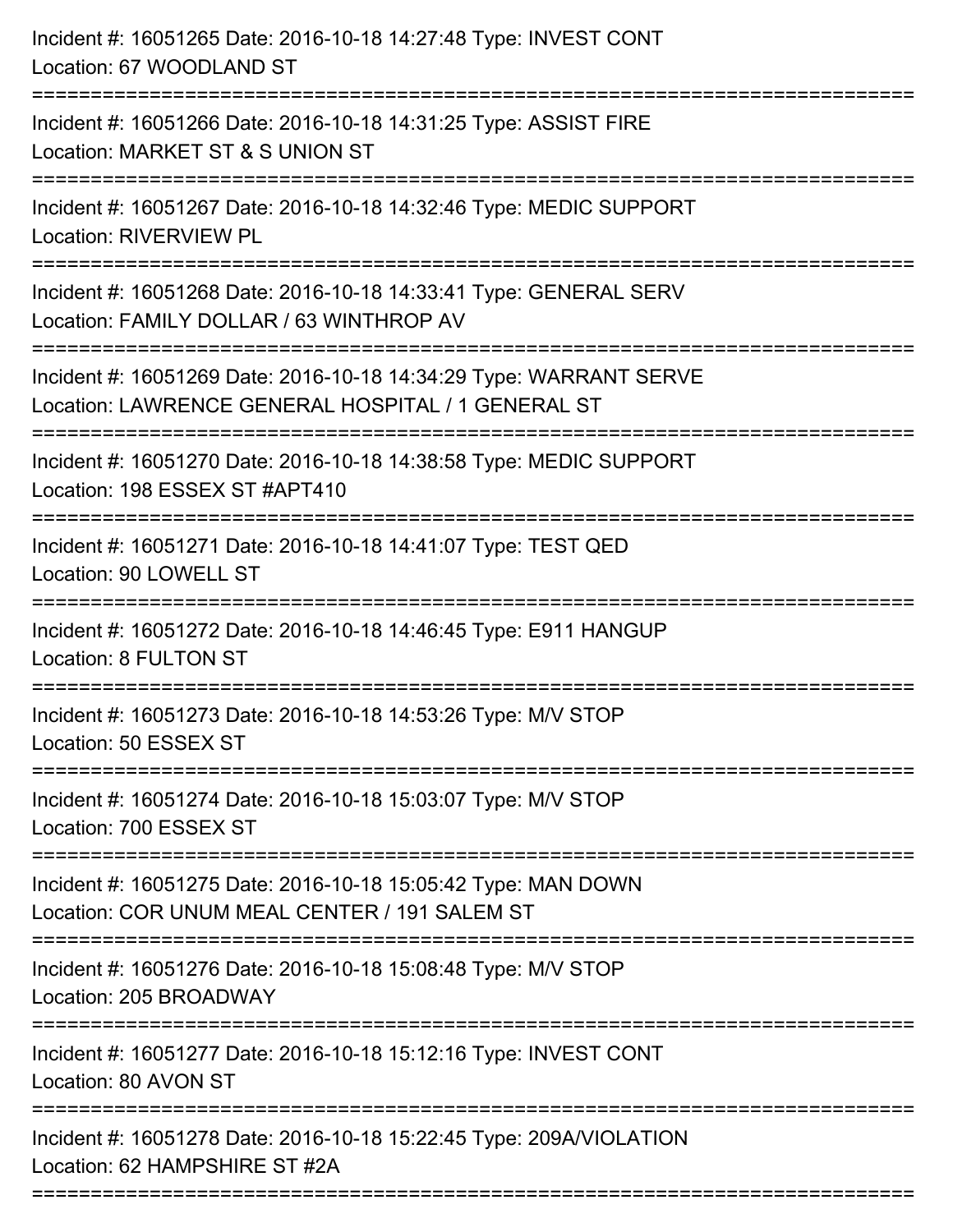Location: 90 LOWELL ST =========================================================================== Incident #: 16051280 Date: 2016-10-18 15:25:29 Type: 209A/SERVE Location: 90 LOWELL ST =========================================================================== Incident #: 16051281 Date: 2016-10-18 15:26:27 Type: 209A/SERVE Location: 40 LAWRENCE ST =========================================================================== Incident #: 16051284 Date: 2016-10-18 15:29:05 Type: MAL DAMAGE Location: 235 FERRY ST =========================================================================== Incident #: 16051282 Date: 2016-10-18 15:33:16 Type: ALARM/HOLD Location: LAMONTANGE RESD / 10 CORBETT RD =========================================================================== Incident #: 16051283 Date: 2016-10-18 15:38:17 Type: AUTO ACC/NO PI Location: ESSEX ST & WARREN ST =========================================================================== Incident #: 16051285 Date: 2016-10-18 15:43:51 Type: 209A/SERVE Location: 137 PROSPECT ST =========================================================================== Incident #: 16051286 Date: 2016-10-18 15:53:48 Type: SUS PERS/MV Location: 60 MELVIN ST =========================================================================== Incident #: 16051287 Date: 2016-10-18 15:54:17 Type: DISTURBANCE Location: 78 EVERETT ST =========================================================================== Incident #: 16051288 Date: 2016-10-18 16:06:18 Type: 209A/SERVE Location: 353 ELM ST =========================================================================== Incident #: 16051289 Date: 2016-10-18 16:08:47 Type: AUTO ACC/NO PI Location: LOWELL ST & OXFORD ST =========================================================================== Incident #: 16051290 Date: 2016-10-18 16:09:26 Type: CK WELL BEING Location: 206 ESSEX ST =========================================================================== Incident #: 16051291 Date: 2016-10-18 16:10:11 Type: 209A/SERVE Location: 31 FAIRMONT ST =========================================================================== Incident #: 16051292 Date: 2016-10-18 16:11:29 Type: AUTO ACC/NO PI Location: CANAL ST & @KELLYS FURNITURE ===========================================================================

Incident #: 16051293 Date: 2016 10 18 16:29:20 Type: 209A/VIOLATION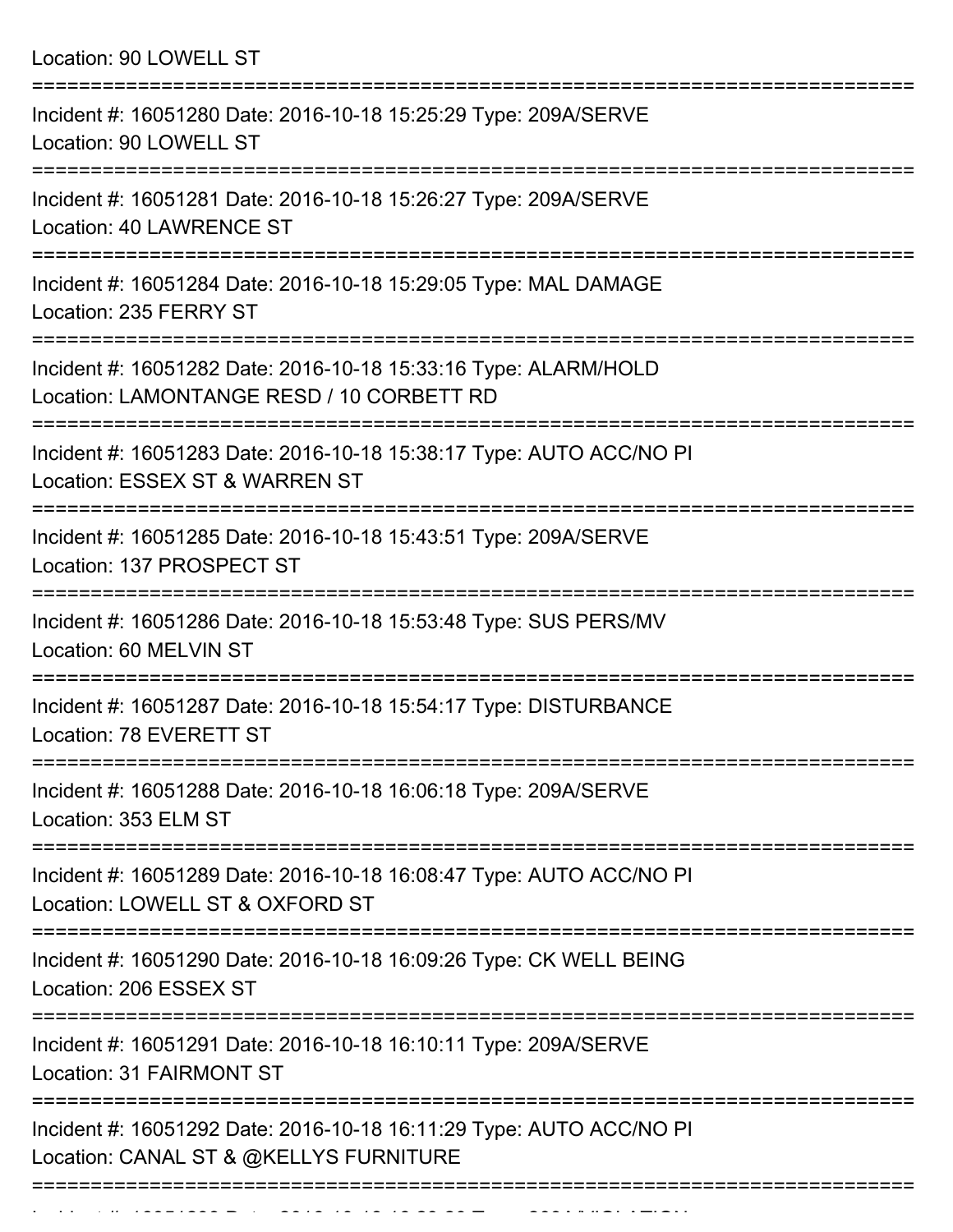Location: 22-24 WASHINGTON ST =========================================================================== Incident #: 16051294 Date: 2016-10-18 16:30:15 Type: 209A/SERVE Location: 47 MAY ST =========================================================================== Incident #: 16051295 Date: 2016-10-18 16:34:11 Type: AUTO ACC/NO PI Location: 127 ARLINGTON ST =========================================================================== Incident #: 16051296 Date: 2016-10-18 16:39:54 Type: 209A/SERVE Location: 401 CANAL ST =========================================================================== Incident #: 16051297 Date: 2016-10-18 16:41:47 Type: AUTO ACC/NO PI Location: AMES ST & HAVERHILL ST =========================================================================== Incident #: 16051298 Date: 2016-10-18 16:42:35 Type: LARCENY/ATTMEPT Location: 520 BROADWAY #147 =========================================================================== Incident #: 16051300 Date: 2016-10-18 16:53:19 Type: TOW OF M/V Location: 150 PARK ST =========================================================================== Incident #: 16051299 Date: 2016-10-18 16:53:22 Type: SUS PERS/MV Location: 75 MANCHESTER ST =========================================================================== Incident #: 16051301 Date: 2016-10-18 16:55:01 Type: GENERAL SERV Location: 300 COLONIAL RD =========================================================================== Incident #: 16051302 Date: 2016-10-18 16:56:38 Type: STOL/MV/PAS Location: 42 DOYLE ST =========================================================================== Incident #: 16051303 Date: 2016-10-18 16:58:05 Type: SUS PERS/MV Location: 281 MERRIMACK ST =========================================================================== Incident #: 16051304 Date: 2016-10-18 16:58:53 Type: MEDIC SUPPORT Location: FROSTY MUG / 275 MERRIMACK ST =========================================================================== Incident #: 16051305 Date: 2016-10-18 16:59:31 Type: NEIGHBOR PROB Location: 61 WILMOT ST FL 1ST =========================================================================== Incident #: 16051306 Date: 2016-10-18 17:07:59 Type: SUS PERS/MV Location: CYPRESS AV & PEARL ST

===========================================================================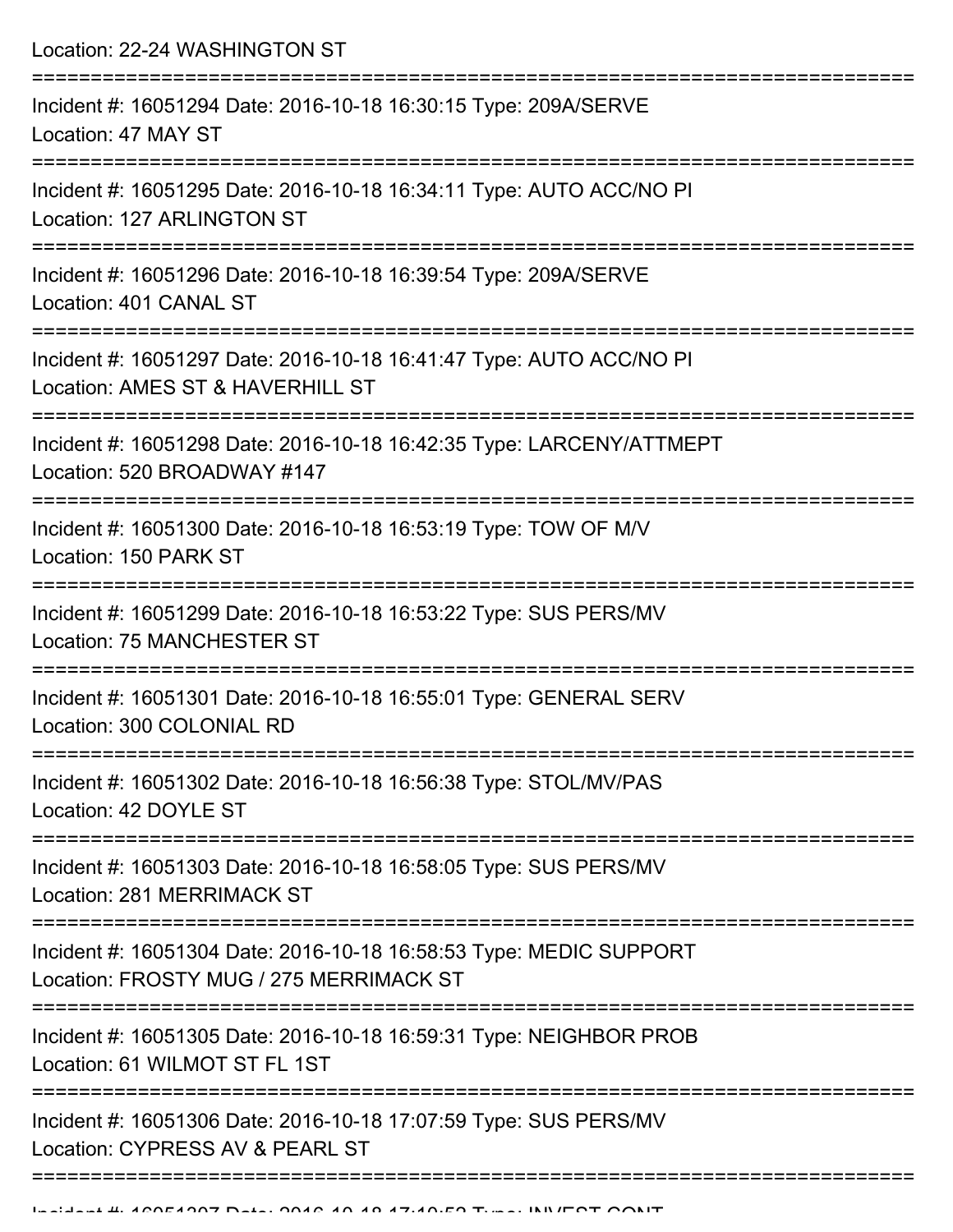| Location: 317 S BROADWAY                                                                                                                                 |
|----------------------------------------------------------------------------------------------------------------------------------------------------------|
| Incident #: 16051308 Date: 2016-10-18 17:16:27 Type: SUS PERS/MV<br>Location: 101 EXCHANGE ST #2<br>:=======================                             |
| Incident #: 16051309 Date: 2016-10-18 17:17:07 Type: LOST PROPERTY<br>Location: 33 HAMPTON ST                                                            |
| Incident #: 16051310 Date: 2016-10-18 17:19:08 Type: MEDIC SUPPORT<br>Location: 31 SAXONIA AV #2 FL 2                                                    |
| Incident #: 16051311 Date: 2016-10-18 17:25:27 Type: INVEST CONT<br>Location: 65 DORCHESTER ST                                                           |
| Incident #: 16051312 Date: 2016-10-18 17:26:26 Type: 209A/VIOLATION<br>Location: ARLINGTON SCHOOL / 150 ARLINGTON ST<br>================================ |
| Incident #: 16051313 Date: 2016-10-18 17:31:32 Type: M/V STOP<br>Location: BROADWAY & LOWELL ST                                                          |
| Incident #: 16051314 Date: 2016-10-18 17:35:42 Type: M/V STOP<br>Location: AMESBURY ST & CANAL ST                                                        |
| ==================================<br>Incident #: 16051316 Date: 2016-10-18 17:43:25 Type: M/V STOP<br>Location: FRANKLIN ST & HAVERHILL ST              |
| Incident #: 16051315 Date: 2016-10-18 17:43:29 Type: ANIMAL COMPL<br>Location: 276 AMES ST                                                               |
| Incident #: 16051317 Date: 2016-10-18 17:47:03 Type: M/V STOP<br>Location: BROADWAY & HAVERHILL ST                                                       |
| Incident #: 16051318 Date: 2016-10-18 17:56:01 Type: M/V STOP<br>Location: BROADWAY & LOWELL ST                                                          |
| -----------------------<br>Incident #: 16051319 Date: 2016-10-18 17:56:47 Type: M/V STOP<br>Location: BRADFORD ST & BROADWAY                             |
| Incident #: 16051320 Date: 2016-10-18 18:04:35 Type: M/V STOP<br>Location: HAMPSHIRE ST & HAVERHILL ST                                                   |
| Incident #: 16051323 Date: 2016-10-18 18:04:52 Type: LIC PLATE STO                                                                                       |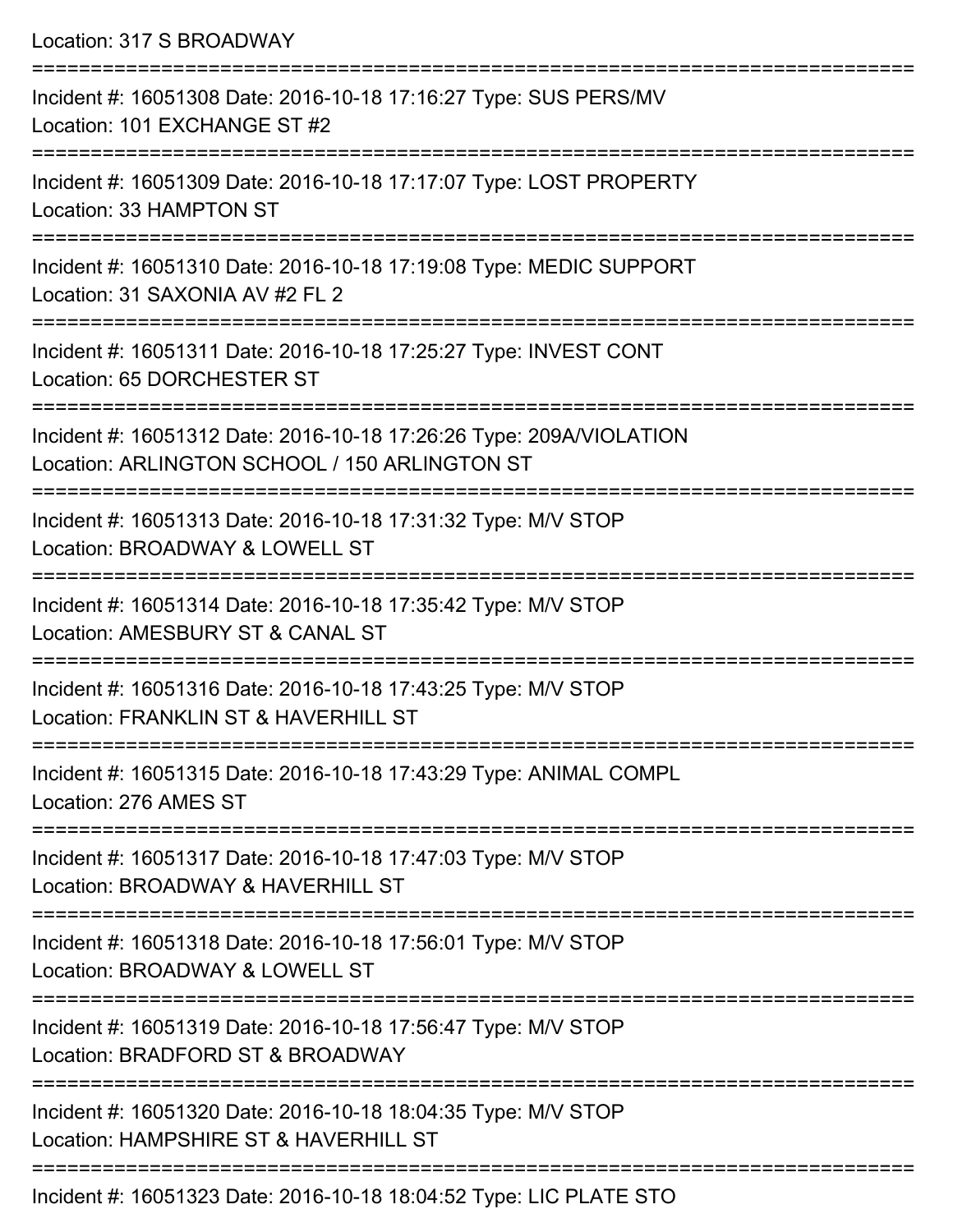| Incident #: 16051321 Date: 2016-10-18 18:05:10 Type: M/V STOP<br>Location: BRADFORD ST & BROADWAY    |
|------------------------------------------------------------------------------------------------------|
| Incident #: 16051322 Date: 2016-10-18 18:07:56 Type: M/V STOP<br>Location: BROADWAY & COMMON ST      |
| Incident #: 16051324 Date: 2016-10-18 18:09:10 Type: M/V STOP<br>Location: BRADFORD ST & BROADWAY    |
| Incident #: 16051325 Date: 2016-10-18 18:14:28 Type: M/V STOP<br>Location: E HAVERHILL ST & FERRY ST |
| Incident #: 16051326 Date: 2016-10-18 18:17:33 Type: M/V STOP<br>Location: 26 BOXFORD ST             |
| Incident #: 16051327 Date: 2016-10-18 18:20:06 Type: M/V STOP<br>Location: BROADWAY & HAVERHILL ST   |
| Incident #: 16051328 Date: 2016-10-18 18:23:01 Type: M/V STOP<br>Location: 96 BOXFORD ST             |
| ==========<br>Incident #: 16051329 Date: 2016-10-18 18:26:59 Type: M/V STOP<br>Location: WINTHROP AV |
| Incident #: 16051330 Date: 2016-10-18 18:27:38 Type: M/V STOP<br>Location: ANDOVER ST & FOSTER ST    |
| Incident #: 16051331 Date: 2016-10-18 18:34:08 Type: DISTURBANCE<br>Location: ALDER ST & RHINE ST    |
| Incident #: 16051332 Date: 2016-10-18 18:50:58 Type: ANIMAL COMPL<br>Location: 33 KENDALL ST         |
| Incident #: 16051333 Date: 2016-10-18 18:53:10 Type: AUTO ACC/NO PI<br>Location: 83 ESSEX ST         |
| Incident #: 16051334 Date: 2016-10-18 19:03:47 Type: 209A/VIOLATION<br>Location: 681 ESSEX ST        |
| Incident #: 16051335 Date: 2016-10-18 19:05:17 Type: INVEST CONT                                     |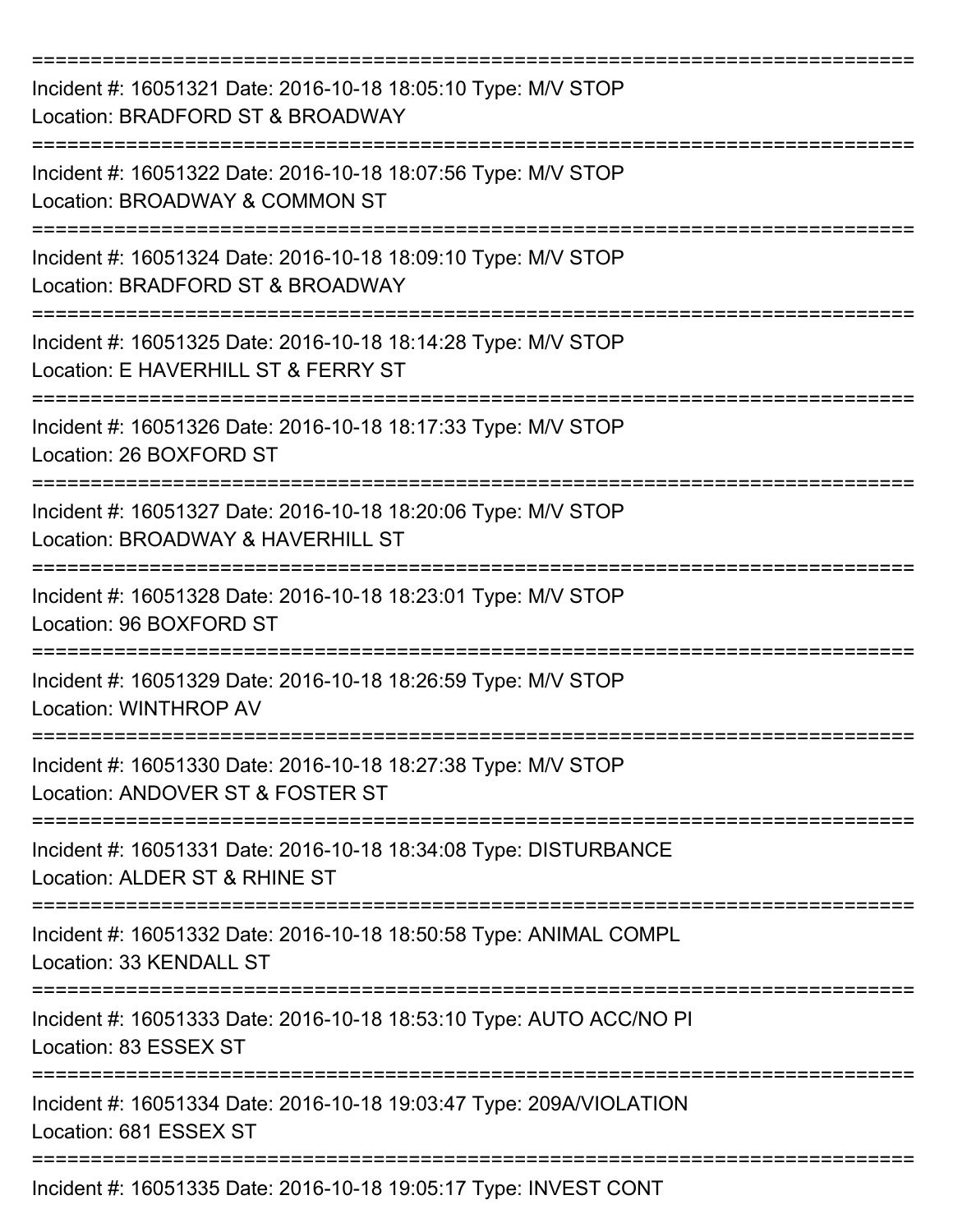| Incident #: 16051336 Date: 2016-10-18 19:09:13 Type: SUS PERS/MV<br>Location: 210 MERRIMACK ST             |
|------------------------------------------------------------------------------------------------------------|
| Incident #: 16051338 Date: 2016-10-18 19:13:25 Type: MAN DOWN<br>Location: 260 E HAVERHILL ST #13 FL 2     |
| Incident #: 16051337 Date: 2016-10-18 19:13:54 Type: LOUD NOISE<br>Location: DUCK BRIDGE / 0 ISLAND ST     |
| Incident #: 16051339 Date: 2016-10-18 19:18:12 Type: MEDIC SUPPORT<br>Location: 10 ROWE ST                 |
| Incident #: 16051340 Date: 2016-10-18 19:44:59 Type: ALARM/BURG<br>Location: DUNKIN DONUTS / 61 S UNION ST |
| Incident #: 16051341 Date: 2016-10-18 19:55:31 Type: TOW/REPOSSED<br>Location: 9 DAISY ST                  |
| Incident #: 16051342 Date: 2016-10-18 19:58:35 Type: MAL DAMAGE<br>Location: 24 INMAN ST                   |
| Incident #: 16051343 Date: 2016-10-18 20:10:17 Type: HARASSMENT<br>Location: 42 MARBLE AV                  |
| Incident #: 16051344 Date: 2016-10-18 20:13:37 Type: SUS PERS/MV<br>Location: FRANKLIN ST & HAVERHILL ST   |
| Incident #: 16051346 Date: 2016-10-18 20:20:19 Type: MEDIC SUPPORT<br>Location: 146 HIGH ST                |
| Incident #: 16051347 Date: 2016-10-18 20:26:13 Type: SUICIDE ATTEMPT<br>Location: 115 UNION ST             |
| Incident #: 16051348 Date: 2016-10-18 20:27:16 Type: DOMESTIC/PAST<br>Location: 30 MARGIN ST               |
| Incident #: 16051349 Date: 2016-10-18 20:51:13 Type: M/V STOP<br>Location: CARVER ST & MERRIMACK ST        |
| Incident #: 16051350 Date: 2016-10-18 21:53:16 Type: UNWANTEDGUEST                                         |